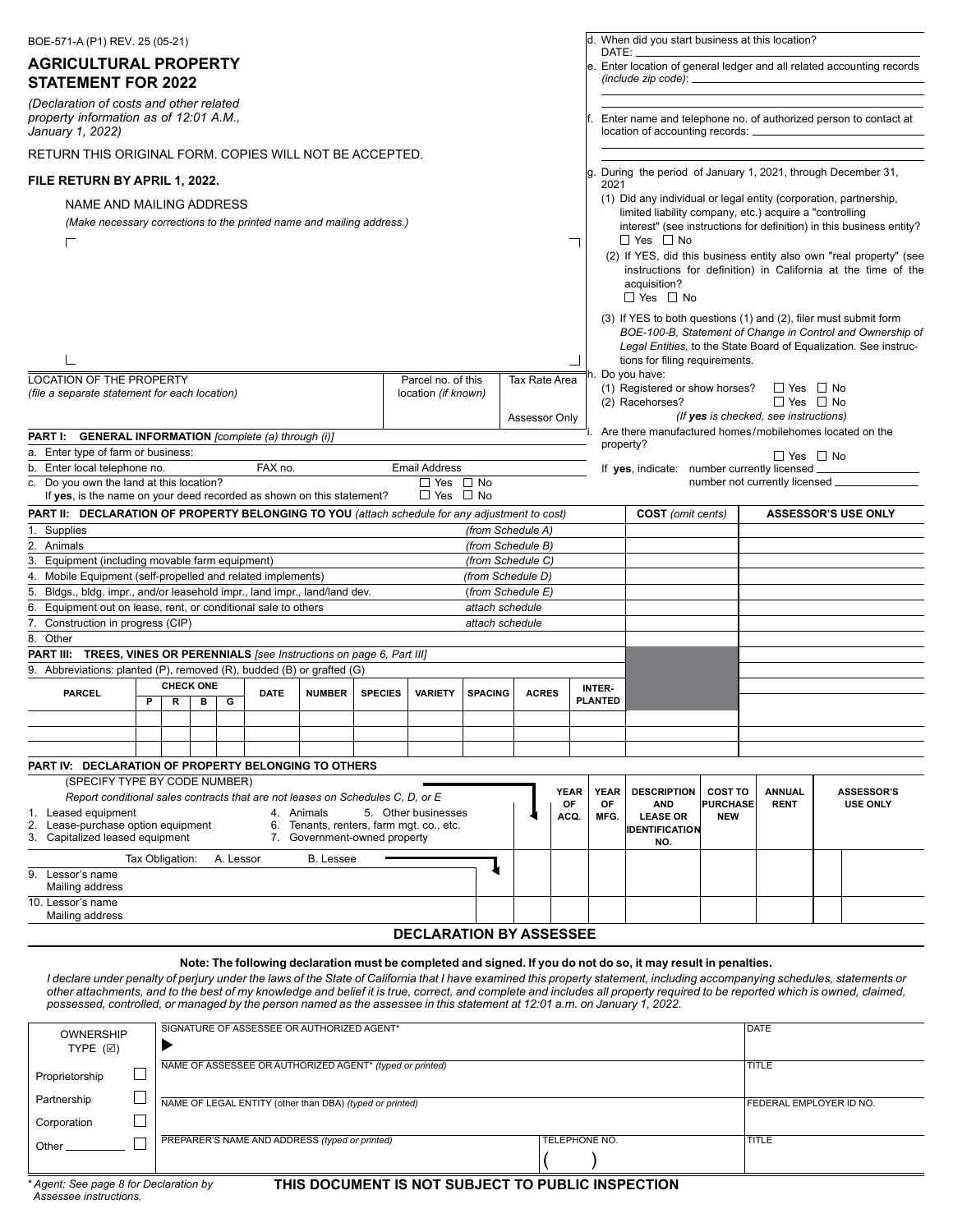| <b>SCHEDULE A <math>-</math> SUPPLIES</b> on hand at 12:01<br>a.m., January 1, 2022 - Report the description, the | <b>DESCRIPTION</b>       | <b>QUANTITY</b>   | COST                 | <b>ASSESSOR'S</b><br><b>USE ONLY</b> |
|-------------------------------------------------------------------------------------------------------------------|--------------------------|-------------------|----------------------|--------------------------------------|
| quantity, and the cost of supplies such as fuel, oil,                                                             |                          |                   |                      |                                      |
| fertilizer, insecticide, building and fencing<br>grease,<br>material, repair parts, vaccines and other veterinary |                          |                   |                      |                                      |
| supplies, feed and seed (see <i>instructions</i> ), and other                                                     |                          |                   |                      |                                      |
| (identify). (Attach additional schedule if necessary.)                                                            |                          |                   |                      |                                      |
|                                                                                                                   | ENTER ON PART II. LINE 1 | <b>TOTAL COST</b> |                      |                                      |
| <b>SCHEDULE B <math>-</math> ANIMALS</b> $-$ Report the description and                                           | <b>DESCRIPTION</b>       | <b>NUMBER</b>     | <b>COST IF KNOWN</b> |                                      |
| number (cost if known) of all taxable animals such as those                                                       |                          |                   |                      |                                      |
| used in riding stable or pack station operations, rodeos, and                                                     |                          |                   |                      |                                      |
| stallions or broodmares held for breeding. (Attach additional<br>schedule if necessary.)                          |                          |                   |                      |                                      |
|                                                                                                                   | ENTER ON PART II, LINE 2 | <b>TOTAL COST</b> |                      |                                      |

**SCHEDULE C — COST DETAIL: EQUIPMENT** Do not include property reported in Part IV. Include expensed equipment and fully depreciated items. Include sales or use tax, freight, and installation costs. Do not include licensed vehicles. *Attach schedules as needed*. Lines 20, 33, and 34 "Prior" — report detail by year(s) of acquisition on a separate schedule.

| 투<br>$\frac{N}{E}$ | Calendar<br>Year<br>of                                                                                               | Α<br><b>MACHINERY AND EQUIPMENT</b><br>(except mobile or fixed equipment) |  |                                      |             | в<br><b>OFFICE FURNITURE</b><br><b>AND EQUIPMENT</b> |                                      | <b>OTHER EQUIPMENT</b> | C<br>(describe) |                                      | Calendar<br>Year<br>of | D<br><b>PERSONAL</b><br><b>COMPUTERS</b><br>Acq. |   |                                      |  |
|--------------------|----------------------------------------------------------------------------------------------------------------------|---------------------------------------------------------------------------|--|--------------------------------------|-------------|------------------------------------------------------|--------------------------------------|------------------------|-----------------|--------------------------------------|------------------------|--------------------------------------------------|---|--------------------------------------|--|
| N<br>o             | Acq.                                                                                                                 | COST                                                                      |  | <b>ASSESSOR'S</b><br><b>USE ONLY</b> | <b>COST</b> |                                                      | <b>ASSESSOR'S</b><br><b>USE ONLY</b> | <b>COST</b>            |                 | <b>ASSESSOR'S</b><br><b>USE ONLY</b> |                        | <b>COST</b>                                      |   | <b>ASSESSOR'S</b><br><b>USE ONLY</b> |  |
| 11                 | 2021                                                                                                                 |                                                                           |  |                                      |             |                                                      |                                      |                        |                 |                                      | 2021                   |                                                  |   |                                      |  |
| 12                 | 2020                                                                                                                 |                                                                           |  |                                      |             |                                                      |                                      |                        |                 |                                      | 2020                   |                                                  |   |                                      |  |
| 13                 | 2019                                                                                                                 |                                                                           |  |                                      |             |                                                      |                                      |                        |                 |                                      | 2019                   |                                                  |   |                                      |  |
| 14                 | 2018                                                                                                                 |                                                                           |  |                                      |             |                                                      |                                      |                        |                 |                                      | 2018                   |                                                  |   |                                      |  |
| 15                 | 2017                                                                                                                 |                                                                           |  |                                      |             |                                                      |                                      |                        |                 |                                      | 2017                   |                                                  |   |                                      |  |
| 16                 | 2016                                                                                                                 |                                                                           |  |                                      |             |                                                      |                                      |                        |                 |                                      | 2016                   |                                                  |   |                                      |  |
| 17                 | 2015                                                                                                                 |                                                                           |  |                                      |             |                                                      |                                      |                        |                 |                                      | 2015                   |                                                  |   |                                      |  |
| 18                 | 2014                                                                                                                 |                                                                           |  |                                      |             |                                                      |                                      |                        |                 |                                      | 2014                   |                                                  |   |                                      |  |
| 19                 | 2013                                                                                                                 |                                                                           |  |                                      |             |                                                      |                                      |                        |                 |                                      | 2013                   |                                                  |   |                                      |  |
| 20                 | 2012                                                                                                                 |                                                                           |  |                                      |             |                                                      |                                      |                        |                 |                                      | Prior                  |                                                  |   |                                      |  |
| 21                 | 2011                                                                                                                 |                                                                           |  |                                      |             |                                                      |                                      |                        |                 |                                      | Total                  |                                                  |   |                                      |  |
| 22                 | 2010                                                                                                                 |                                                                           |  |                                      |             |                                                      |                                      |                        |                 |                                      |                        | <b>LOCAL AREA NETWORK (LAN)</b>                  | Е |                                      |  |
| 23                 | 2009                                                                                                                 |                                                                           |  |                                      |             |                                                      |                                      |                        |                 |                                      |                        | <b>EQUIPMENT AND MAINFRAMES</b>                  |   |                                      |  |
| 24                 | 2008                                                                                                                 |                                                                           |  |                                      |             |                                                      |                                      |                        |                 |                                      |                        | <b>COST</b>                                      |   | <b>ASSESSOR'S</b><br><b>USE ONLY</b> |  |
| 25                 | 2007                                                                                                                 |                                                                           |  |                                      |             |                                                      |                                      |                        |                 |                                      | 2021                   |                                                  |   |                                      |  |
| 26                 | 2006                                                                                                                 |                                                                           |  |                                      |             |                                                      |                                      |                        |                 |                                      | 2020                   |                                                  |   |                                      |  |
| 27                 | 2005                                                                                                                 |                                                                           |  |                                      |             |                                                      |                                      |                        |                 |                                      | 2019                   |                                                  |   |                                      |  |
| 28                 | 2004                                                                                                                 |                                                                           |  |                                      |             |                                                      |                                      |                        |                 |                                      | 2018                   |                                                  |   |                                      |  |
| 29                 | 2003                                                                                                                 |                                                                           |  |                                      |             |                                                      |                                      |                        |                 |                                      | 2017                   |                                                  |   |                                      |  |
| 30                 | 2002                                                                                                                 |                                                                           |  |                                      |             |                                                      |                                      |                        |                 |                                      | 2016                   |                                                  |   |                                      |  |
| 31                 | 2001                                                                                                                 |                                                                           |  |                                      |             |                                                      |                                      |                        |                 |                                      | 2015                   |                                                  |   |                                      |  |
| 32                 | 2000                                                                                                                 |                                                                           |  |                                      |             |                                                      |                                      |                        |                 |                                      | 2014                   |                                                  |   |                                      |  |
| 33                 | Prior                                                                                                                |                                                                           |  |                                      |             |                                                      |                                      |                        |                 |                                      | 2013                   |                                                  |   |                                      |  |
| 34                 | Total                                                                                                                |                                                                           |  |                                      |             |                                                      |                                      |                        |                 |                                      | Prior                  |                                                  |   |                                      |  |
| $35\,$             |                                                                                                                      |                                                                           |  |                                      |             |                                                      |                                      |                        |                 |                                      | Total                  |                                                  |   |                                      |  |
| 36                 | Add TOTALS on lines 21, 34, 35, and any additional<br>$\,$<br>schedules. (enter here and on page 1, Part II, Line 3) |                                                                           |  |                                      |             |                                                      |                                      |                        |                 |                                      |                        |                                                  |   |                                      |  |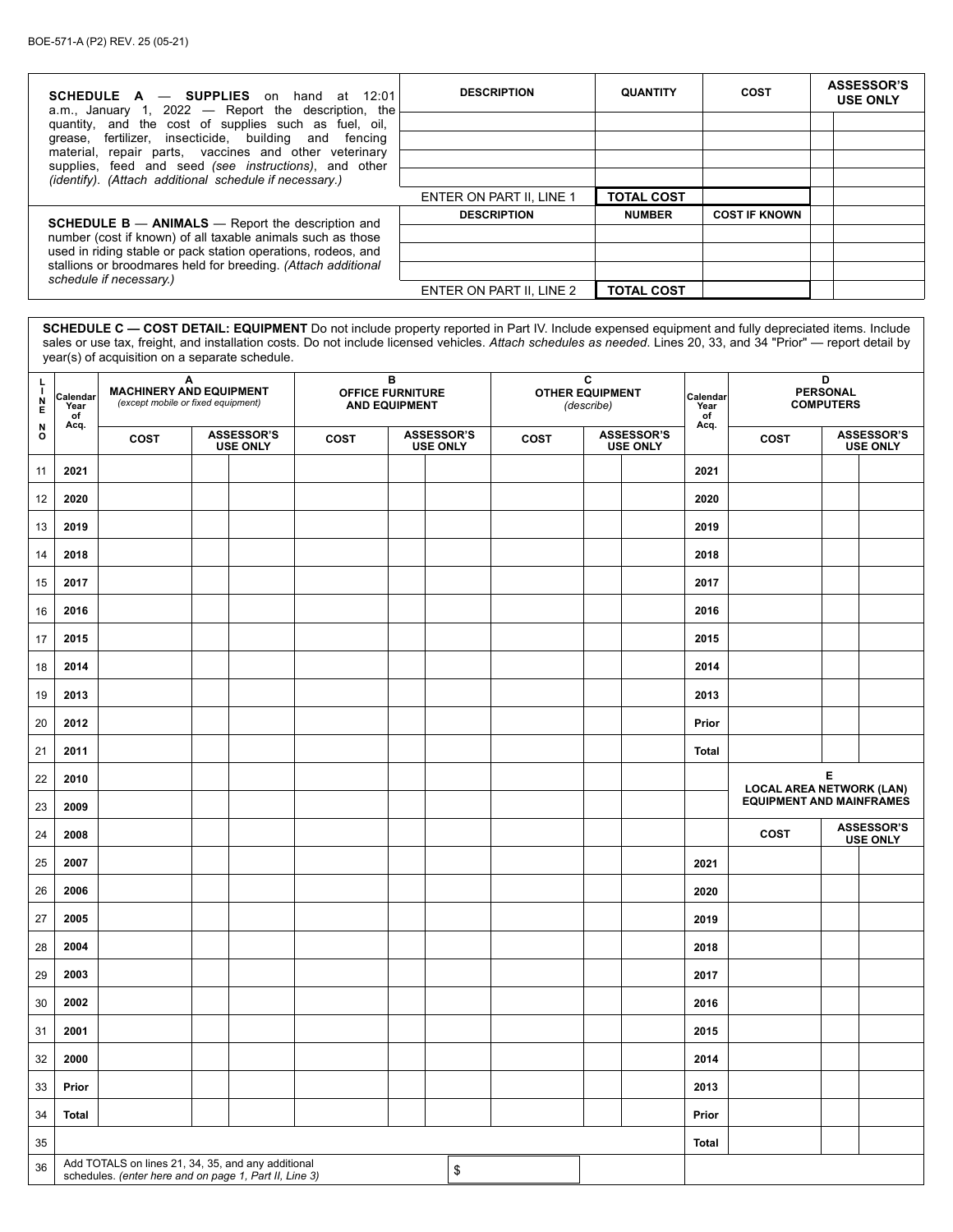#### BOE-571-A (P3) REV. 25 (05-21)

|                                      | SCHEDULE D - MOBILE EQUIPMENT (self-propelled and related implements) - Include expensed equipment and fully<br>depreciated items. Include sales or use tax, and freight. Attach schedules as needed. Line 58 "Prior" - report detail by year(s) of<br><b>ASSESSOR'S</b><br>acquisition on a separate schedule. Do not include licensed vehicles. Do not include property reported in Part IV.<br><b>USE ONLY</b> |                                                                                                          |                                                                                                       |                                                         |                   |  |  |  |  |  |  |
|--------------------------------------|-------------------------------------------------------------------------------------------------------------------------------------------------------------------------------------------------------------------------------------------------------------------------------------------------------------------------------------------------------------------------------------------------------------------|----------------------------------------------------------------------------------------------------------|-------------------------------------------------------------------------------------------------------|---------------------------------------------------------|-------------------|--|--|--|--|--|--|
| Ļ<br><sup>1</sup>                    |                                                                                                                                                                                                                                                                                                                                                                                                                   |                                                                                                          | MOBILE EQUIPMENT (self-propelled and related implements)<br>(except harvesters and licensed vehicles) |                                                         | <b>HARVESTERS</b> |  |  |  |  |  |  |
| $\frac{\mathsf{N}}{\mathsf{E}}$<br>N | Calendar<br>Year<br>of<br>Acq.                                                                                                                                                                                                                                                                                                                                                                                    | Α<br><b>PURCHASED NEW</b>                                                                                | B<br><b>PURCHASED USED</b>                                                                            | C<br>D<br><b>PURCHASED NEW</b><br><b>PURCHASED USED</b> |                   |  |  |  |  |  |  |
| o                                    |                                                                                                                                                                                                                                                                                                                                                                                                                   | <b>COST</b>                                                                                              | COST                                                                                                  | <b>COST</b>                                             | COST              |  |  |  |  |  |  |
| 36                                   | 2021                                                                                                                                                                                                                                                                                                                                                                                                              |                                                                                                          |                                                                                                       |                                                         |                   |  |  |  |  |  |  |
| 37                                   | 2020                                                                                                                                                                                                                                                                                                                                                                                                              |                                                                                                          |                                                                                                       |                                                         |                   |  |  |  |  |  |  |
| 38                                   | 2019                                                                                                                                                                                                                                                                                                                                                                                                              |                                                                                                          |                                                                                                       |                                                         |                   |  |  |  |  |  |  |
| 39                                   | 2018                                                                                                                                                                                                                                                                                                                                                                                                              |                                                                                                          |                                                                                                       |                                                         |                   |  |  |  |  |  |  |
| 40                                   | 2017                                                                                                                                                                                                                                                                                                                                                                                                              |                                                                                                          |                                                                                                       |                                                         |                   |  |  |  |  |  |  |
| 41                                   | 2016                                                                                                                                                                                                                                                                                                                                                                                                              |                                                                                                          |                                                                                                       |                                                         |                   |  |  |  |  |  |  |
| 42                                   | 2015                                                                                                                                                                                                                                                                                                                                                                                                              |                                                                                                          |                                                                                                       |                                                         |                   |  |  |  |  |  |  |
| 43                                   | 2014                                                                                                                                                                                                                                                                                                                                                                                                              |                                                                                                          |                                                                                                       |                                                         |                   |  |  |  |  |  |  |
| 44                                   | 2013                                                                                                                                                                                                                                                                                                                                                                                                              |                                                                                                          |                                                                                                       |                                                         |                   |  |  |  |  |  |  |
| 45                                   | 2012                                                                                                                                                                                                                                                                                                                                                                                                              |                                                                                                          |                                                                                                       |                                                         |                   |  |  |  |  |  |  |
| 46                                   | 2011                                                                                                                                                                                                                                                                                                                                                                                                              |                                                                                                          |                                                                                                       |                                                         |                   |  |  |  |  |  |  |
| 47                                   | 2010                                                                                                                                                                                                                                                                                                                                                                                                              |                                                                                                          |                                                                                                       |                                                         |                   |  |  |  |  |  |  |
| 48                                   | 2009                                                                                                                                                                                                                                                                                                                                                                                                              |                                                                                                          |                                                                                                       |                                                         |                   |  |  |  |  |  |  |
| 49                                   | 2008                                                                                                                                                                                                                                                                                                                                                                                                              |                                                                                                          |                                                                                                       |                                                         |                   |  |  |  |  |  |  |
| 50                                   | 2007                                                                                                                                                                                                                                                                                                                                                                                                              |                                                                                                          |                                                                                                       |                                                         |                   |  |  |  |  |  |  |
| 51                                   | 2006<br>2005                                                                                                                                                                                                                                                                                                                                                                                                      |                                                                                                          |                                                                                                       |                                                         |                   |  |  |  |  |  |  |
| 52<br>53                             | 2004                                                                                                                                                                                                                                                                                                                                                                                                              |                                                                                                          |                                                                                                       |                                                         |                   |  |  |  |  |  |  |
| 54                                   | 2003                                                                                                                                                                                                                                                                                                                                                                                                              |                                                                                                          |                                                                                                       |                                                         |                   |  |  |  |  |  |  |
| 55                                   | 2002                                                                                                                                                                                                                                                                                                                                                                                                              |                                                                                                          |                                                                                                       |                                                         |                   |  |  |  |  |  |  |
| 56                                   | 2001                                                                                                                                                                                                                                                                                                                                                                                                              |                                                                                                          |                                                                                                       |                                                         |                   |  |  |  |  |  |  |
| 57                                   | 2000                                                                                                                                                                                                                                                                                                                                                                                                              |                                                                                                          |                                                                                                       |                                                         |                   |  |  |  |  |  |  |
| 58                                   | Prior                                                                                                                                                                                                                                                                                                                                                                                                             |                                                                                                          |                                                                                                       |                                                         |                   |  |  |  |  |  |  |
| 59                                   | <b>Total</b>                                                                                                                                                                                                                                                                                                                                                                                                      |                                                                                                          |                                                                                                       |                                                         |                   |  |  |  |  |  |  |
| 60                                   |                                                                                                                                                                                                                                                                                                                                                                                                                   |                                                                                                          |                                                                                                       |                                                         |                   |  |  |  |  |  |  |
| 61                                   |                                                                                                                                                                                                                                                                                                                                                                                                                   | Add TOTALS from Columns A-D and any additional schedules.<br>(enter here and on page 1, Part II, Line 4) |                                                                                                       | \$                                                      |                   |  |  |  |  |  |  |
|                                      | <b>REMARKS:</b>                                                                                                                                                                                                                                                                                                                                                                                                   |                                                                                                          |                                                                                                       |                                                         |                   |  |  |  |  |  |  |
|                                      |                                                                                                                                                                                                                                                                                                                                                                                                                   |                                                                                                          |                                                                                                       |                                                         |                   |  |  |  |  |  |  |
|                                      |                                                                                                                                                                                                                                                                                                                                                                                                                   |                                                                                                          |                                                                                                       |                                                         |                   |  |  |  |  |  |  |
|                                      |                                                                                                                                                                                                                                                                                                                                                                                                                   |                                                                                                          |                                                                                                       |                                                         |                   |  |  |  |  |  |  |
|                                      |                                                                                                                                                                                                                                                                                                                                                                                                                   |                                                                                                          |                                                                                                       |                                                         |                   |  |  |  |  |  |  |
|                                      |                                                                                                                                                                                                                                                                                                                                                                                                                   |                                                                                                          |                                                                                                       |                                                         |                   |  |  |  |  |  |  |
|                                      |                                                                                                                                                                                                                                                                                                                                                                                                                   |                                                                                                          |                                                                                                       |                                                         |                   |  |  |  |  |  |  |
|                                      |                                                                                                                                                                                                                                                                                                                                                                                                                   |                                                                                                          |                                                                                                       |                                                         |                   |  |  |  |  |  |  |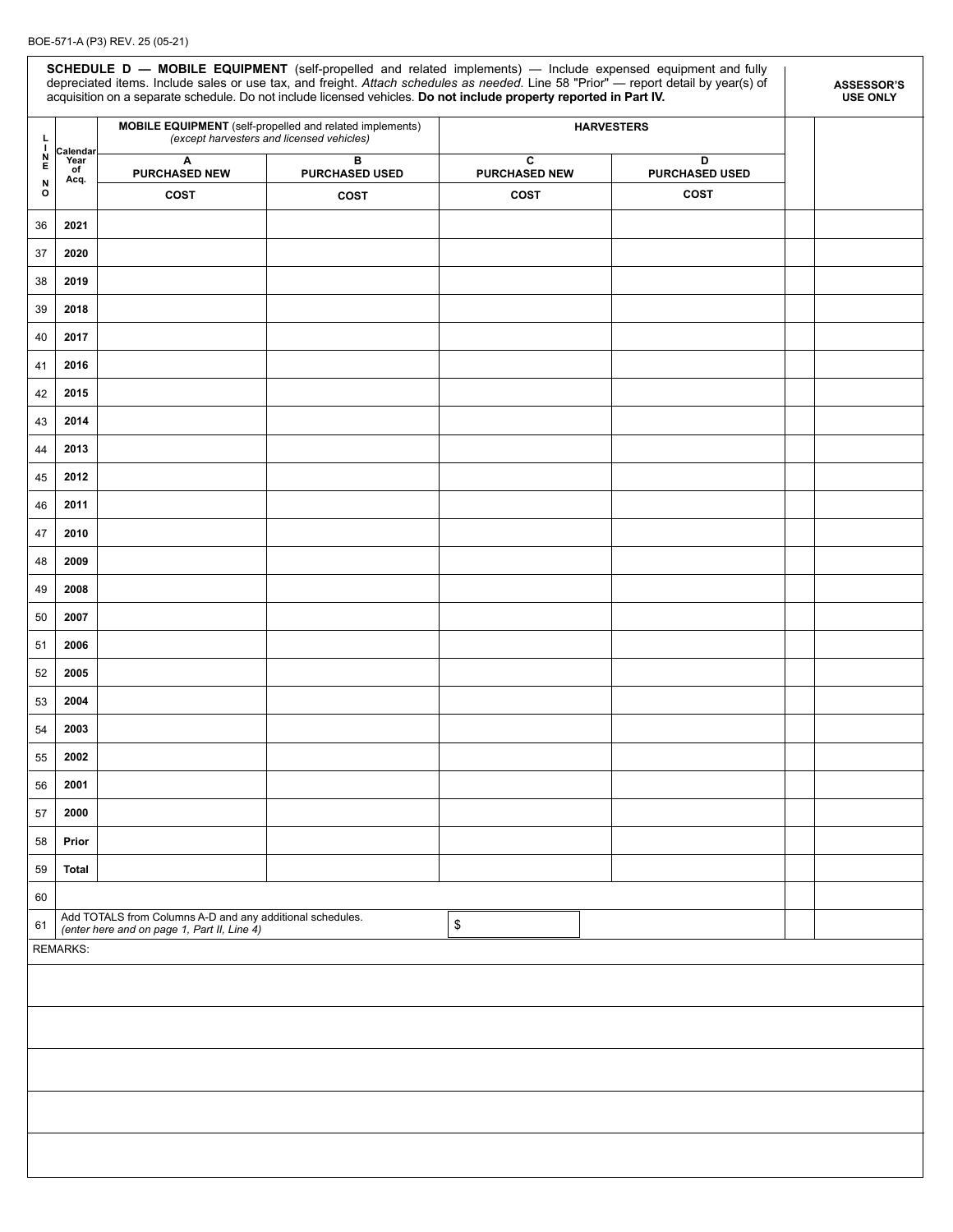#### **SCHEDULE E** — **COST DETAIL: BUILDINGS, BUILDING IMPROVEMENTS, AND/OR LEASEHOLD IMPROVEMENTS, LAND IMPROVEMENTS, LAND AND LAND DEVELOPMENT**

*Attach schedules as needed*. Line 84 "Prior" –– Report detail by year(s) of acquisition on a separate schedule.

| L                           |                                                                                                       | . .<br>BUILDINGS, BUILDING IMPROVEMENTS, AND/OR<br><b>LEASEHOLD IMPROVEMENTS</b> |                                                                                                                         |                    |                               | , ,<br>$\sqrt{2}$<br>C<br><b>LAND</b>                                              |                                                 |  |                         |              | D<br><b>LAND AND LAND</b>                              |                               |  |                                      |      |                                             |                                      |  |
|-----------------------------|-------------------------------------------------------------------------------------------------------|----------------------------------------------------------------------------------|-------------------------------------------------------------------------------------------------------------------------|--------------------|-------------------------------|------------------------------------------------------------------------------------|-------------------------------------------------|--|-------------------------|--------------|--------------------------------------------------------|-------------------------------|--|--------------------------------------|------|---------------------------------------------|--------------------------------------|--|
| H<br>N<br>Е                 | Calendar<br>Year<br>of                                                                                |                                                                                  | A<br>STRUCTURE ITEMS ONLY                                                                                               |                    |                               |                                                                                    | В<br><b>FIXTURES ONLY</b><br>(see Instructions) |  |                         |              | <b>IMPROVEMENTS</b><br>(e.g., blacktop, curbs, fences) |                               |  |                                      |      | <b>DEVELOPMENT</b><br>(e.g., fill, grading) |                                      |  |
| $\overset{\text{N}}{\circ}$ | Acq.                                                                                                  |                                                                                  | COST                                                                                                                    | (see Instructions) | ASSESSOR'S<br><b>USE ONLY</b> | <b>COST</b>                                                                        | <b>ASSESSOR'S</b><br><b>USE ONLY</b>            |  |                         | <b>COST</b>  |                                                        | ASSESSOR'S<br><b>USE ONLY</b> |  |                                      | COST |                                             | <b>ASSESSOR'S</b><br><b>USE ONLY</b> |  |
| 62                          | 2021                                                                                                  |                                                                                  |                                                                                                                         |                    |                               |                                                                                    |                                                 |  |                         |              |                                                        |                               |  |                                      |      |                                             |                                      |  |
| 63                          | 2020                                                                                                  |                                                                                  |                                                                                                                         |                    |                               |                                                                                    |                                                 |  |                         |              |                                                        |                               |  |                                      |      |                                             |                                      |  |
| 64                          | 2019                                                                                                  |                                                                                  |                                                                                                                         |                    |                               |                                                                                    |                                                 |  |                         |              |                                                        |                               |  |                                      |      |                                             |                                      |  |
| 65                          | 2018                                                                                                  |                                                                                  |                                                                                                                         |                    |                               |                                                                                    |                                                 |  |                         |              |                                                        |                               |  |                                      |      |                                             |                                      |  |
| 66                          | 2017                                                                                                  |                                                                                  |                                                                                                                         |                    |                               |                                                                                    |                                                 |  |                         |              |                                                        |                               |  |                                      |      |                                             |                                      |  |
| 67                          | 2016                                                                                                  |                                                                                  |                                                                                                                         |                    |                               |                                                                                    |                                                 |  |                         |              |                                                        |                               |  |                                      |      |                                             |                                      |  |
| 68                          | 2015                                                                                                  |                                                                                  |                                                                                                                         |                    |                               |                                                                                    |                                                 |  |                         |              |                                                        |                               |  |                                      |      |                                             |                                      |  |
| 69                          | 2014                                                                                                  |                                                                                  |                                                                                                                         |                    |                               |                                                                                    |                                                 |  |                         |              |                                                        |                               |  |                                      |      |                                             |                                      |  |
| 70                          | 2013                                                                                                  |                                                                                  |                                                                                                                         |                    |                               |                                                                                    |                                                 |  |                         |              |                                                        |                               |  |                                      |      |                                             |                                      |  |
| 71                          | 2012                                                                                                  |                                                                                  |                                                                                                                         |                    |                               |                                                                                    |                                                 |  |                         |              |                                                        |                               |  |                                      |      |                                             |                                      |  |
| 72                          | 2011                                                                                                  |                                                                                  |                                                                                                                         |                    |                               |                                                                                    |                                                 |  |                         |              |                                                        |                               |  |                                      |      |                                             |                                      |  |
| 73                          | 2010                                                                                                  |                                                                                  |                                                                                                                         |                    |                               |                                                                                    |                                                 |  |                         |              |                                                        |                               |  |                                      |      |                                             |                                      |  |
| 74                          | 2009                                                                                                  |                                                                                  |                                                                                                                         |                    |                               |                                                                                    |                                                 |  |                         |              |                                                        |                               |  |                                      |      |                                             |                                      |  |
| 75                          | 2008                                                                                                  |                                                                                  |                                                                                                                         |                    |                               |                                                                                    |                                                 |  |                         |              |                                                        |                               |  |                                      |      |                                             |                                      |  |
| 76                          | 2007                                                                                                  |                                                                                  |                                                                                                                         |                    |                               |                                                                                    |                                                 |  |                         |              |                                                        |                               |  |                                      |      |                                             |                                      |  |
| $77$                        | 2006                                                                                                  |                                                                                  |                                                                                                                         |                    |                               |                                                                                    |                                                 |  |                         |              |                                                        |                               |  |                                      |      |                                             |                                      |  |
| 78                          | 2005                                                                                                  |                                                                                  |                                                                                                                         |                    |                               |                                                                                    |                                                 |  |                         |              |                                                        |                               |  |                                      |      |                                             |                                      |  |
| 79                          | 2004                                                                                                  |                                                                                  |                                                                                                                         |                    |                               |                                                                                    |                                                 |  |                         |              |                                                        |                               |  |                                      |      |                                             |                                      |  |
| 80                          | 2003                                                                                                  |                                                                                  |                                                                                                                         |                    |                               |                                                                                    |                                                 |  |                         |              |                                                        |                               |  |                                      |      |                                             |                                      |  |
| 81                          | 2002                                                                                                  |                                                                                  |                                                                                                                         |                    |                               |                                                                                    |                                                 |  |                         |              |                                                        |                               |  |                                      |      |                                             |                                      |  |
| 82                          | 2001                                                                                                  |                                                                                  |                                                                                                                         |                    |                               |                                                                                    |                                                 |  |                         |              |                                                        |                               |  |                                      |      |                                             |                                      |  |
| 83                          | 2000                                                                                                  |                                                                                  |                                                                                                                         |                    |                               |                                                                                    |                                                 |  |                         |              |                                                        |                               |  |                                      |      |                                             |                                      |  |
| 84                          | Prior                                                                                                 |                                                                                  |                                                                                                                         |                    |                               |                                                                                    |                                                 |  |                         |              |                                                        |                               |  |                                      |      |                                             |                                      |  |
| 85                          | Total                                                                                                 |                                                                                  |                                                                                                                         |                    |                               |                                                                                    |                                                 |  |                         |              |                                                        |                               |  |                                      |      |                                             |                                      |  |
| 86                          | \$<br>Add TOTALS on line 85 and any additional schedules. (enter here and on page 1, Part II, Line 5) |                                                                                  |                                                                                                                         |                    |                               |                                                                                    |                                                 |  |                         |              |                                                        |                               |  |                                      |      |                                             |                                      |  |
|                             |                                                                                                       |                                                                                  | REAL PROPERTY ALTERATIONS (see instructions)<br>87. Improvements added or removed (structures, pumps, pipe lines, etc.) |                    |                               |                                                                                    |                                                 |  |                         |              |                                                        | COST (omit cents)             |  | <b>ASSESSOR'S</b><br><b>USE ONLY</b> |      |                                             |                                      |  |
|                             | <b>PARCEL</b>                                                                                         |                                                                                  | X X X X X<br><b>MONTH &amp; YEAR</b><br>X X X X X<br><b>DESCRIPTION</b>                                                 |                    |                               |                                                                                    |                                                 |  |                         |              |                                                        |                               |  |                                      |      |                                             |                                      |  |
|                             |                                                                                                       |                                                                                  |                                                                                                                         |                    |                               | <b>ADDED</b><br><b>REMOVED</b>                                                     |                                                 |  |                         |              |                                                        |                               |  |                                      |      |                                             |                                      |  |
|                             |                                                                                                       |                                                                                  |                                                                                                                         |                    |                               |                                                                                    |                                                 |  |                         |              |                                                        |                               |  |                                      |      |                                             |                                      |  |
|                             |                                                                                                       |                                                                                  |                                                                                                                         |                    |                               |                                                                                    |                                                 |  |                         |              |                                                        |                               |  |                                      |      |                                             |                                      |  |
|                             |                                                                                                       |                                                                                  |                                                                                                                         |                    |                               |                                                                                    |                                                 |  |                         |              |                                                        |                               |  |                                      |      |                                             |                                      |  |
|                             |                                                                                                       |                                                                                  |                                                                                                                         |                    |                               | 88. Changes in the land surface (leveling, ripping, drainage, well drilling, etc.) |                                                 |  |                         |              |                                                        |                               |  |                                      |      |                                             |                                      |  |
|                             | <b>PARCEL</b>                                                                                         |                                                                                  |                                                                                                                         |                    |                               | <b>DESCRIPTION</b>                                                                 |                                                 |  | <b>MONTH &amp; YEAR</b> | <b>ACRES</b> |                                                        |                               |  |                                      |      |                                             |                                      |  |
|                             |                                                                                                       |                                                                                  |                                                                                                                         |                    |                               |                                                                                    |                                                 |  |                         |              |                                                        |                               |  |                                      |      |                                             |                                      |  |
|                             |                                                                                                       |                                                                                  |                                                                                                                         |                    |                               |                                                                                    |                                                 |  |                         |              |                                                        |                               |  |                                      |      |                                             |                                      |  |
|                             |                                                                                                       |                                                                                  |                                                                                                                         |                    |                               |                                                                                    |                                                 |  |                         |              |                                                        |                               |  |                                      |      |                                             |                                      |  |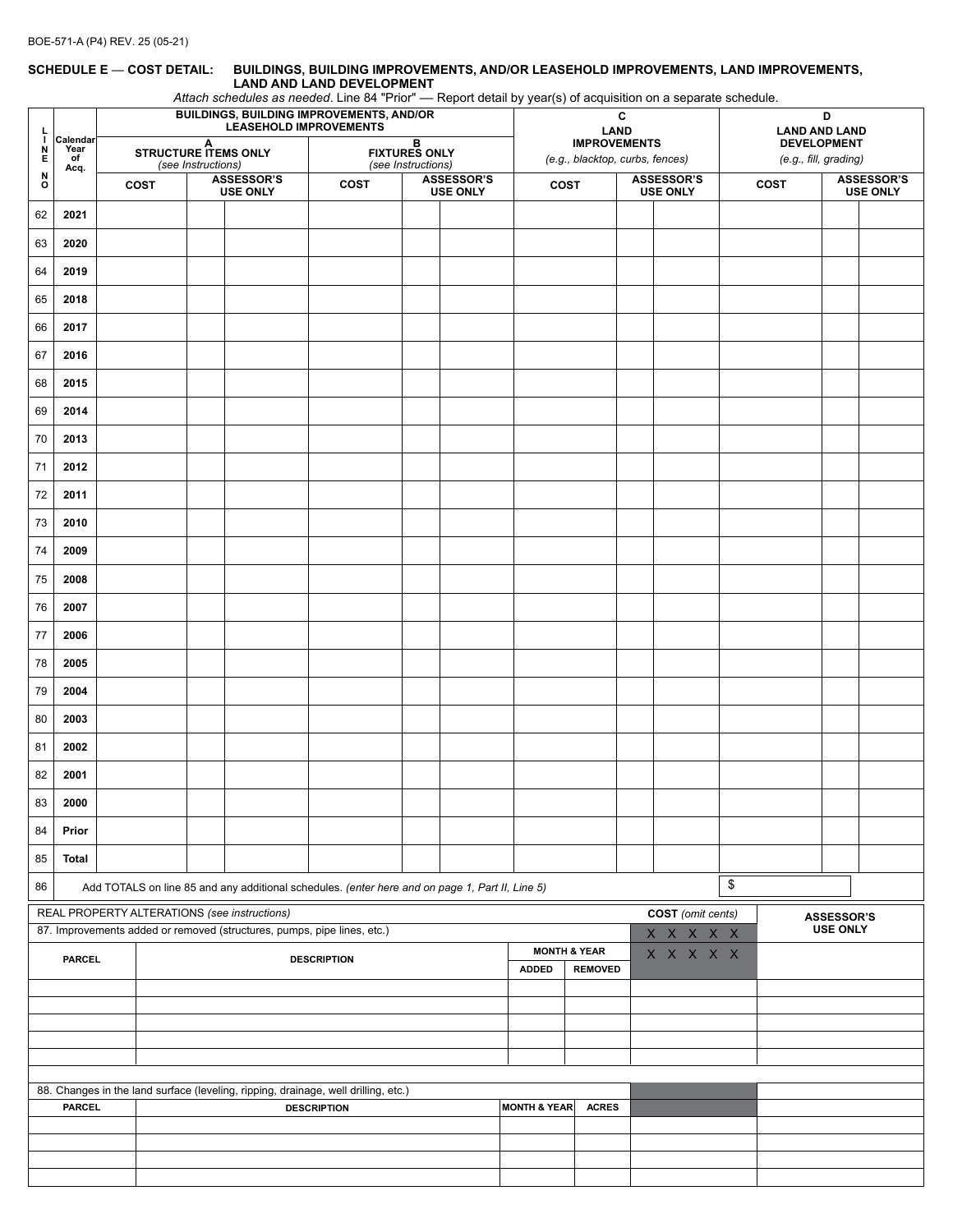# **OFFICIAL REQUEST**

#### DO NOT RETURN THESE INSTRUCTIONS

California law prescribes a yearly ad valorem tax based on property as it exists at 12:01 a.m. on January 1 (tax lien date). This form constitutes an official request that you declare all assessable agricultural property situated in this county which you owned, claimed, possessed, controlled, or managed on the tax lien date, and that you sign (under penalty of perjury) and return the statement to the Assessor's Office by the date cited on the face of the form as required by law. Failure to file the statement during the time provided in section 441 of the Revenue and Taxation Code will compel the Assessor to estimate the value of your property from other information in the Assessor's possession and add a penalty of 10 percent of the assessed value as required by section 463 of the Code.

If you own taxable personal property in any county whose aggregate cost is \$100,000 or more for any assessment year, you **must** file a property statement with the Assessor of that county whether or not you are requested to do so. Any person not otherwise required to file a statement shall do so upon request of the Assessor regardless of aggregate cost. The Assessor of the county will supply you with a form upon request.

Except for the "DECLARATION BY ASSESSEE" section, you may furnish attachments in lieu of entering the information on this property statement. However, such attachments must contain **all** the information requested by the statement and these instructions, the attachments must be in a format acceptable to the Assessor, and the property statement must contain appropriate references to the attachments and must be properly signed. In all instances, you must return the original BOE-571-A.

| THIS              | THIS STATEMENT IS NOT                  | IF ANY SITUATION EXISTS WHICH         |
|-------------------|----------------------------------------|---------------------------------------|
| <b>STATEMENT</b>  | A PUBLIC DOCUMENT. THE                 | <b>NECESSITATES A DEVIATION FROM</b>  |
| <b>IS SUBJECT</b> | <b>INFORMATION DECLARED WILL</b>       | TOTAL COST PER BOOKS AND RECORDS.     |
| TO AUDIT.         | <b>BE HELD SECRET BY THE ASSESSOR.</b> | <b>FULLY EXPLAIN ALL ADJUSTMENTS.</b> |

# **INSTRUCTIONS**

#### *(complete the statement as follows)*

# **NAME AND MAILING ADDRESS**

If the information has been preprinted by the Assessor, make necessary corrections. **INDIVIDUALS**, enter the last name first, then the first name and middle initial. **LEGAL ENTITIES: PARTNERSHIPS** must enter at least two names, showing last name, first name and middle initial for each partner; **CORPORATIONS** report the full corporate name. If the business operates under a **DBA** (Doing Business As) or **FICTITIOUS NAME**, enter the DBA (Fictitious) name under which you are operating in this county below the name of the sole owner, partnership, or corporation.

### **LOCATION OF THE PROPERTY**

Enter the complete street address or location. If preprinted, make necessary corrections. Enter the Assessor's Parcel No. if known. Request additional forms if you have agricultural personal property or fixtures at other locations. A listing may be attached to a single property statement for your equipment leased or rented to others, when any such properties are situated at many locations within this county.

### **PART I: GENERAL INFORMATION**

*Complete items (a) through (i).* 

**OWNERSHIP OF LAND — (c)**. Check either the "Yes" or the "No" box to indicate whether you own the land at the LOCATION OF THE PROPERTY shown on this statement. If **yes** is checked, verify the official RECORDED NAME on your DEED. If it agrees with the name shown on this statement, check the second "Yes" box. If it does **not** agree, check the second "No" box.

### **PROPERTY TRANSFER — (g)**.

**Real Property –** For purposes of reporting a change in control, real property includes land, structures, or fixtures owned or held under lease from (1) a private owner if the remaining term of the lease exceeds 35 years, including written renewal options, (2) a public owner (any arm or agency of local, state, or federal government) for any term or (3) mineral rights owned or held on lease for any term, whether in production or not.

**Controlling Interest –** When any person or legal entity obtains more than 50 percent of the voting stock of a corporation, or more than a 50 percent ownership interest in any other type of legal entity. The interest obtained includes what is acquired directly or indirectly by a parent or affiliated entity.

**Forms, Filing Requirements & Penalty Information –** Contact the Legal Entity Ownership Program Section at 916-274-3410 or refer to the Board's website at *www.boe.ca.gov* to obtain form BOE-100-B, applicable filing requirements, and penalty information.

**REGISTERED OR SHOW HORSES — (h-1)**. If **yes** is checked, obtain BOE-571-F2, *Registered and Show Horses Other than Racehorses*, from the Assessor and file with this return.

**RACEHORSES — (h-2)**. If **yes** is checked, obtain BOE-571-J, *Annual Racehorse Tax Return*, from the Assessor and file as required.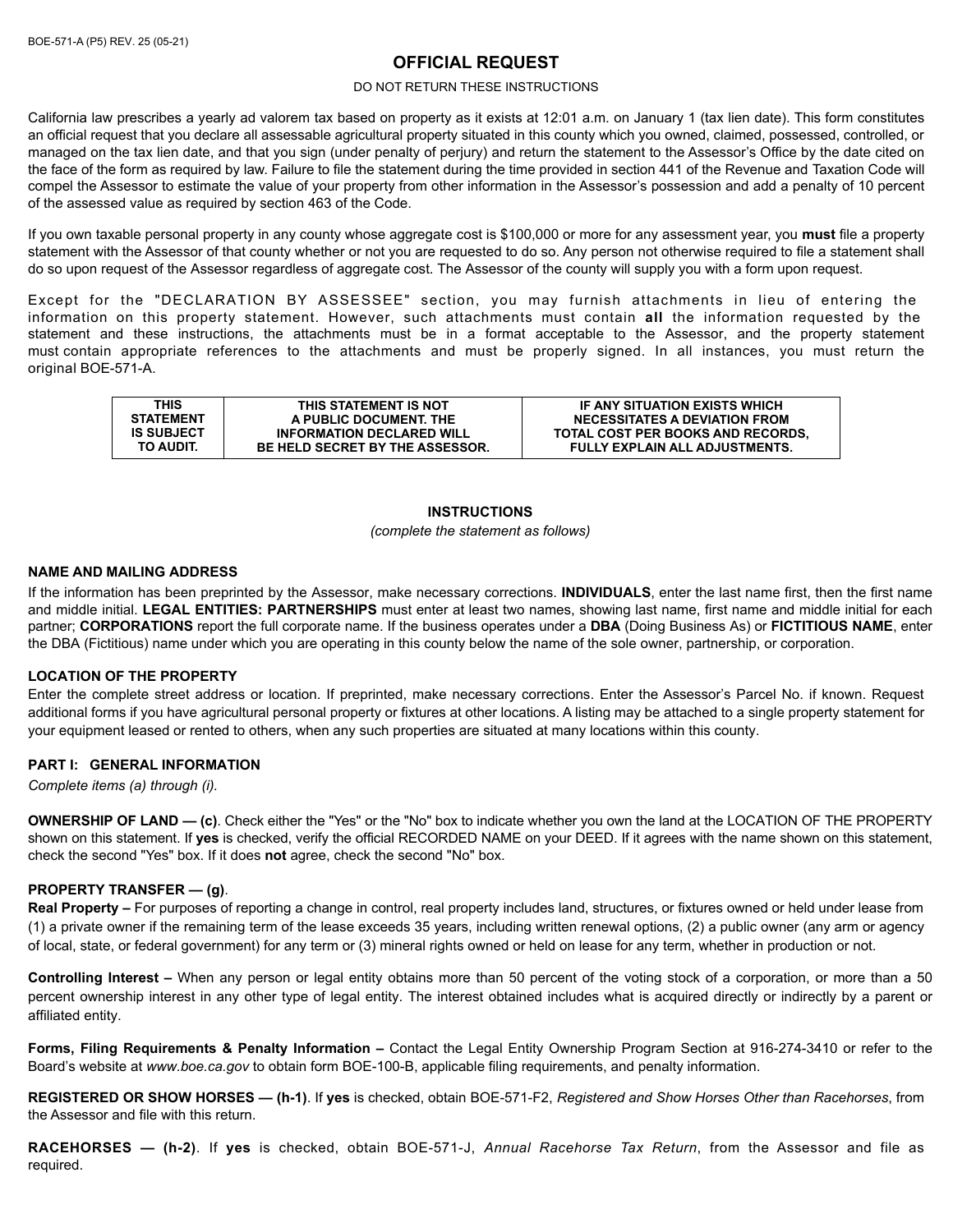#### BOE-571-A (P6) REV. 25 (05-21)

**MANUFACTURED HOMES (MOBILEHOMES) — (i)**. A manufactured home (mobilehome) is a transportable structure designed to be occupied as a residence, and it is **either** more than 40 feet long **or** more than 8 feet wide. Report the number of manufactured homes (mobilehomes) on this property which are **currently** licensed (license is **not** delinquent or expired) and the number of manufactured homes (mobilehomes) which are not licensed or for which the license is delinquent or expired. Do not report "travel trailers" which are not more than 40 feet long or more than 8 feet wide.

### **PART II: DECLARATION OF PROPERTY BELONGING TO YOU**

Report descriptions and quantities or book cost (100 percent of actual cost) where requested on the form. Report any additional information which will assist the Assessor in arriving at a fair market value. Include finance charges, where applicable, for self-constructed equipment and for buildings. Do not include finance charges for purchased equipment.

### **LINE 1. SUPPLIES**

Enter the total cost from Schedule A.

#### **LINE 2. ANIMALS**

Complete Schedule B if applicable and enter the total cost if known.

### **LINE 3. EQUIPMENT**

Enter the total cost from Schedule C.

**LINE 4. MOBILE EQUIPMENT** (self-propelled and related implements) Enter the total cost from Schedule D.

# **LINE 5. BUILDINGS, BUILDING IMPROVEMENTS, AND/OR LEASEHOLD IMPROVEMENTS, LAND IMPROVEMENTS, LAND AND LAND DEVELOPMENT**

Enter the total cost from Schedule E.

### **LINE 6. EQUIPMENT OUT ON LEASE, RENT, OR CONDITIONAL SALE TO OTHERS**

Report cost on line 6 and attach schedules showing the following (equipment actually out on lease or rent, equipment out on a conditional sale agreement and equipment held for lease or rent which you have used or intend to use must be reported). Equipment held for lease or rent and not otherwise used by you is exempt and should not be reported.

**Equipment out on lease, rent, or conditional sale.** (1) Name and address of party in possession, (2) location of the property, (3) quantity and description, (4) date of acquisition, (5) your cost, selling price, and monthly rent, (6) lease or identification number, (7) date and duration of lease, (8) how acquired (purchased, manufactured, other — explain), (9) whether a lease or a conditional sale agreement. If the property is used by a free public library or a free museum or is **used exclusively** by a public school, community college, state college, state university, church, or a nonprofit college it may be exempt from property taxes, provided the lessor's exemption claim is filed by February 15. Obtain BOE-263, *Lessors' Exemption Claim*, from the Assessor. Also include equipment on your premises held for lease or rent **which you have used or intend to use.** Report your cost and your selling price by year of acquisition.

**LINE 7. CONSTRUCTION IN PROGRESS.** If you have unallocated costs of construction in progress for improvements to land, machinery, equipment, furniture, buildings or other improvements, or leasehold improvements, attach an itemized listing. Include all tangible property, even though not entered on your books and records. Enter the total on PART II, line 7.

### **LINE 8. OTHER**

Describe and report the cost of tangible property that is not reported elsewhere on this form.

# **PART III: TREES, VINES, OR PERENNIALS**

**Trees, vines, or perennials, planted, removed, budded or grafted.** List and indicate additions or removals during the twelve months preceding January 1. For additions, list the date planted, number, species, variety, spacing, number of acres planted, and whether "planted" (all new planting or replanting) or "interplant" (new planting intermixed with existing plantings). Enter the cost of the additions. For removals, describe and list the date of planting, if known. If budded or grafted, provide dates and cost. Indicate the action taken in the heading area of the cost column.

### **Part IV: DECLARATION OF PROPERTY BELONGING TO OTHERS**

Enter the name and mailing address of the owner. Read your agreement carefully and enter A (Lessor) or B (Lessee), and whether lessor or lessee has the tax obligation. For assessment purposes, the Assessor will consider, but is not bound to, the contractual agreement.

- 1. **Leased Equipment.** Report the year of acquisition, the year of manufacture, description of the leased property, the lease contract number or other identification number, the total installed cost to purchase (including sales tax), and the annual rent; do not include in Schedules C, D, or E.
- 2. **Lease-Purchase Option Equipment.** Report here all equipment acquired on lease-purchase option on which the **final payment remains to be made.** Enter the year of acquisition, the year of manufacture, description of the leased property, the lease contract number or other identification number, the total installed cost to purchase (including sales tax), and the annual rent. **If final payment has been made**, report full cost in Schedules C, D, or E.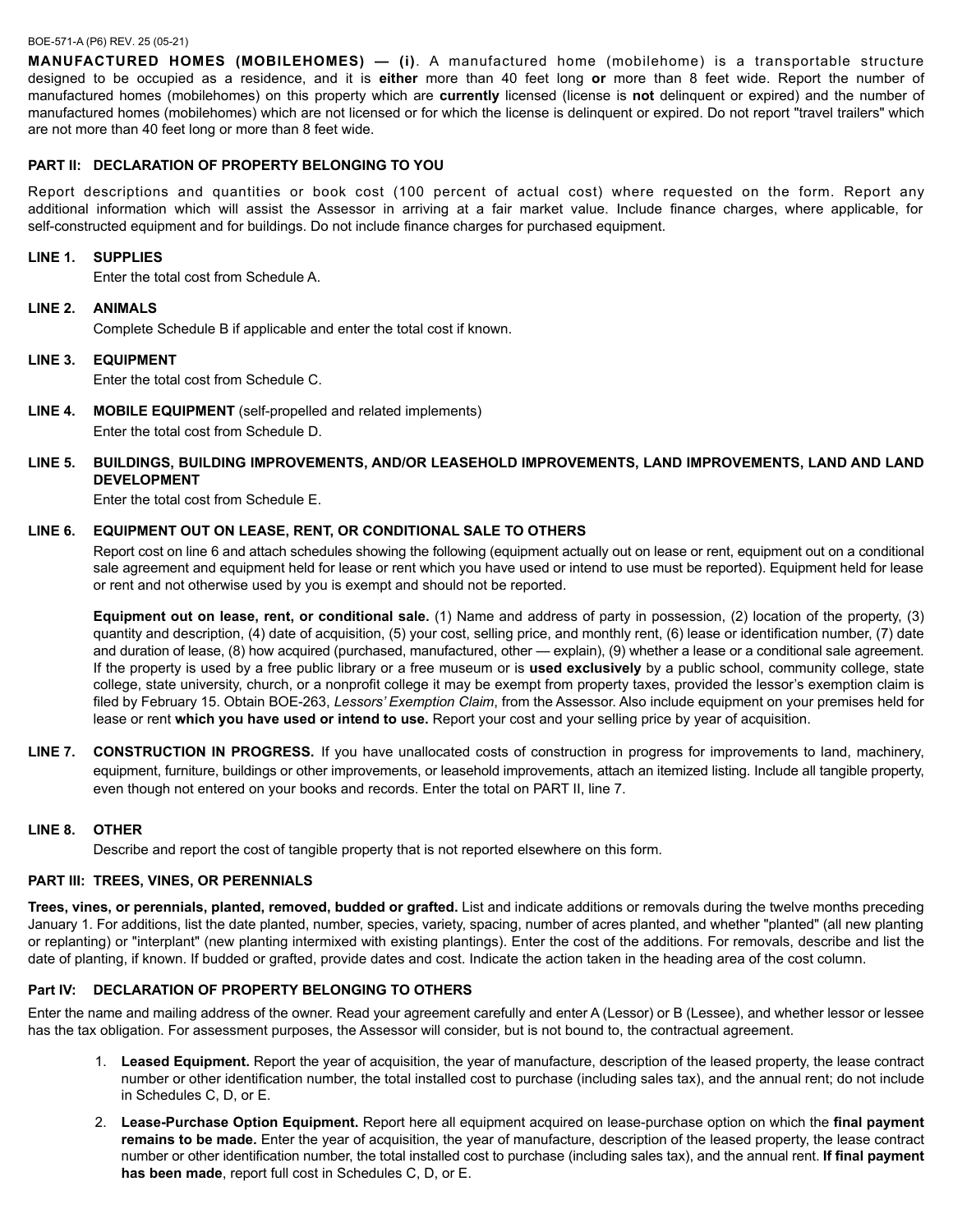- 3. **Capitalized Leased Equipment.** Report here all leased equipment that has been capitalized at the present value of the minimum lease payments on which a final payment remains to be made. Enter the year of acquisition, the lease contract number or other identification number, and the total installed cost to purchase (including sales tax). Do not include in Schedules C, D, or E unless final payment has been made.
- 4. **Animals.** Report all taxable animals, such as those used in riding stables, pack station operations, or rodeos, stallions or broodmares held for breeding, and registered or show horses on your premises which belong to others. Enter Code Number "4" in the Code Number Column. Describe the type of animals (use a second line on this schedule or attach a schedule). If you board racehorses, report the horses on BOE-571-J1, *Annual Report of Boarded Racehorses*.
- 5. **Other Businesses.** Report other businesses on your premises.
- 6. **Tenants, Renters, Farm Management Co., etc.** Report the names and addresses of persons renting or managing your property. Enter Code Number "6" in the Code Number Column.
- 7. **Government-Owned Property.** If you possess or use government-owned land, improvements, or fixed equipment, or government-owned property is located on your premises, report the name and address of the agency which owns the property, and a description of the property.

### **SCHEDULE A — SUPPLIES ON HAND**

Report the description, the quantity and the cost of supplies on hand. Use the open lines of the schedule or attach a schedule showing the type and cost of the item.

- (1) FEED Report all feed held for use by taxable animals such as those used in riding stable or pack station operations, rodeos, and stallions or broodmares held for breeding, showing tons if grown and if purchased, the amount on hand and cost per unit.
- (2) SEED Report the cost (or type and weight) of seed held for feed crops which are intended for your own use. **Do not** report seed held for sale or for the production of crops intended for sale.

# **SCHEDULE B — ANIMALS**

Report the description and number (cost if known) of all taxable animals such as those used in riding stable or pack station operations, rodeos, and stallions or broodmares held for breeding. (Do not report animals involved in the production of food and fiber, such as dairy cattle and bulls, beef cattle and bulls, draft animals, swine, sheep and poultry and animals held for sale or lease.) If you have animals on your premises which you do not own, report ownership and description in Part IV, *Declaration of Property Belonging to Others.* Complete question "h" in Part I if you have racehorses, registered or show horses. **Do not** report such animals on this schedule.

### **SCHEDULE C — COST DETAIL: EQUIPMENT**

Do not include property already reported in Part IV.

**LINES 11-35.** Enter in the appropriate column the cost of your equipment segregated by calendar year of acquisition, include short-lived or expensed equipment. Total each column. Report full cost; do not deduct investment credits, trade-in allowances or depreciation. Include equipment acquired through a lease-purchase agreement at the selling price effective at the inception of the lease and report the year of the lease as the year of acquisition (if final payment has **not** been made, report such equipment in Part IV). Report self-constructed equipment used by you at the proper trade level in accordance with Title 18, section 10, of the California Code of Regulations. Exclude the cost of normal maintenance and repair that does not extend the life nor modify the use of the equipment. Exclude the cost of equipment actually removed from the site. The cost of equipment retired but not removed from the site must be reported. Segregate and report on line 6, Part II the cost of equipment out on lease or rent.

**Column A.** Include movable, non-mobile items, such as: tools, hive boxes, bunkhouse furnishings (owned by the farmer), portable wind machines, temporary pipes and sprinklers that are above ground (not permanent), heaters, smudge pots, pallets, bins, saddles, bridles, etc.

Fixed equipment items, such as: bulk feed tanks, milk barn equipment, feeders, cages, egg washing and grading machines, hulling equipment, wind machines, etc., should be reported as fixture improvements on Schedule E, Column B. Note: pumps, pumphouses, or permanent irrigation lines are improvements, which involve land surface changes that have occurred during the twelve months preceding January 1, and are thus also required to be reported via Schedule E.

The reported costs should include the cost of machinery or equipment including excise, sales, or use taxes, freight and installation charges. (Note: A charge for self-construction/labor should be imputed when such is the case, e.g., if you would have paid \$500 to have heaters installed but performed the labor yourself, the value of that labor must be included in the value/cost of such machinery and equipment.)

- **Column B.** Enter the total original installed cost by calendar year of acquisition. Include freight-in excise taxes, sales or use taxes, and installation costs. Include fully depreciated office equipment but **do not** include items that were traded, retired, transferred, sold, or junked and removed physically from the premises. If office equipment is located elsewhere in the county, attach a similar schedule and identify the location. **All office equipment must be reported on this statement.**
- **Column C.** Describe other equipment not reported in Columns A, B, or D.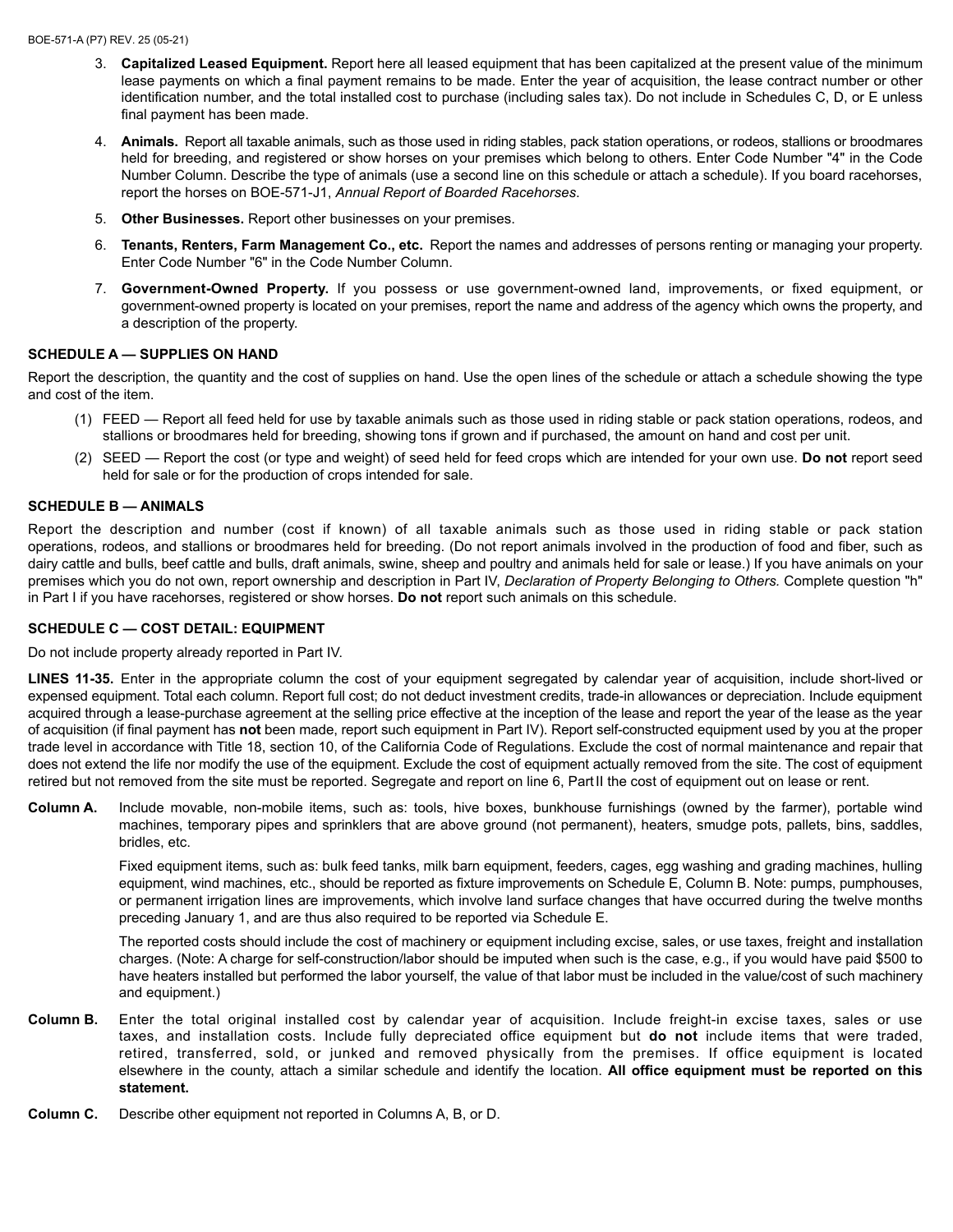**Column D, E.** Computers used in any application directly related to manufacturing, or used to control or monitor machinery or equipment, should be reported in Column A. Do not include application software costs in accordance with section 995.2 of the California Revenue and Taxation Code. Personal Computers should be reported in column D; Local Area Network (LAN) equipment, including LAN Components, and Mainframes should be reported in column E. Personal computers include the following: Desktops, Docking Stations, Ink Jet Printers, Laptops, Laser Printers, Mini Towers, Monitors, Netbooks, Notebooks, PC Power Supply, Scanners, Workstations. Local Area Network Equipment includes the following: External Storage Devices, Hubs, Mainframes, Network Attached Storage Devices, Routers, Servers, Switches. LAN Components include, but are not limited to, the following: Network Disk & Tape Drives, Network Fan Trays, Network Memory, Network Portable Storage Devices, Network Power Supply, Network Adaptors, Network Interface Cards, Network Processors.

If necessary, asset titles in Schedule C may be changed to better fit your property holdings; however, the titles should be of such clarity that the property is adequately defined.

LINES 20, 33 and 34. For "prior" years acquisition, you must attach a separate schedule detailing the cost of such equipment by year(s) of acquisition. Enter the total cost of all such acquisitions on lines 20, 33 and 34.

LINE 36. Add totals on lines 21, Column D; line 35, Column E; line 34, Columns A, B, C; and any additional schedules. Enter the same figure on Part II, line 3 that you entered in the box.

# **SCHEDULE D — MOBILE EQUIPMENT** (self-propelled and related implements)

Implements of husbandry items, including but not limited to, tractors, harvesters, shakers, backhoes, forklifts, crawler loaders, vehicle mounted portable wind machines, and related implements; and any other type of self-propelled or towed equipment that is not subject to DMV registration and licensing for highway use. (see http://www.cfbf.com/wp-content/uploads/2019/06/agequipment.pdf for a more detailed explanation of "implements of Husbandry")

Moveable, non-mobile items, such as tools, hive boxes, bunkhouse furnishings (owned by the farmer), portable wind machines, temporary pipes and sprinklers that are above ground (not permanent), heaters, smudge pots, pallets, bins, saddles and bridles, should be reported via Schedule C. Column A

Equipment out on lease should not be included here; report such equipment, per instructions, on line 6. Include equipment acquired through a lease-purchase agreement at the selling price effective at the inception of the lease and report the year of the lease as the year of acquisition (if final payment has not been made, report such equipment in Part IV). If you own machinery and equipment at another location in this county and you did not receive a form for reporting equipment at that location, or if your equipment is temporarily outside the county, attach a schedule to this statement showing the location of the equipment and provide the information requested in this schedule. Report all machinery and equipment, whether fully depreciated or not, including implements of husbandry, special mobile equipment (SE Plates), and other vehicles exempt from licensing and registration under Division 16 of the Vehicle Code. Do not include licensed vehicles designed primarily for the transportation of persons or property on a highway.

The reported cost should include excise taxes, sales or use taxes, freight charges, and installation costs. If a trade-in was deducted, the amount to be entered is the invoice price (adding back the trade-in). Deductions for investment credits allowable for federal income tax purposes may not be taken and must be added back if deducted when the cost was entered on your books and records. Include expenses incurred immediately after purchase to bring a machine up to operable condition. As mentioned in Schedule C, the value of self-construction must be included.

### SCHEDULE E - COST DETAIL: BUILDINGS, BUILDING IMPROVEMENTS, AND/OR LEASEHOLD IMPROVEMENTS, LAND AND LAND **DEVELOPMENT**

LINES 62-86. Report by calendar year of acquisition the original or allocated costs (per your books and records) of buildings and building or leasehold improvements; land improvements; land and land development owned by you at this location on January 1. Include finance charges for buildings or improvements which have been constructed for an enterprise's own use. If no finance charges were incurred because funding was supplied by the owner, then indicate so in the remarks. In the appropriate column enter costs, including cost of fully depreciated items, by the calendar year of acquisition and total each column. Do not include items that are reported in Schedule C. With respect to Columns A and B, segregate the buildings and building or leasehold improvements into the two requested categories (items which have dual function will be classified according to their primary function).

If you had any additions or disposals reported in Columns A, B, C, or D during the period of January 1, 2021 through December 31, 2021 complete the schedules at lines 87-88 showing the month and year and description of each addition and disposal.

- (87) IMPROVEMENTS ADDED OR REMOVED. List and describe additions or alterations made during the twelve months preceding January 1 to buildings, structures, pumps, permanent pipelines or other items attached to the land. Enter the cost of any such changes. List and describe any removals giving the year of acquisition and original cost, if known. Enter the month and year the addition, alteration, or removal was completed. If not completed on January 1, enter "CIP" (construction in progress).
- (88) CHANGES TO THE LAND SURFACE. Describe any changes made during the twelve months preceding January 1 in the surface of the land, such as leveling, ripping, drainage, well drilling, etc. Enter the cost of such changes, and acres changed. Enter the month and year the changes were completed. If not completed on January 1, enter "CIP" (construction in progress).